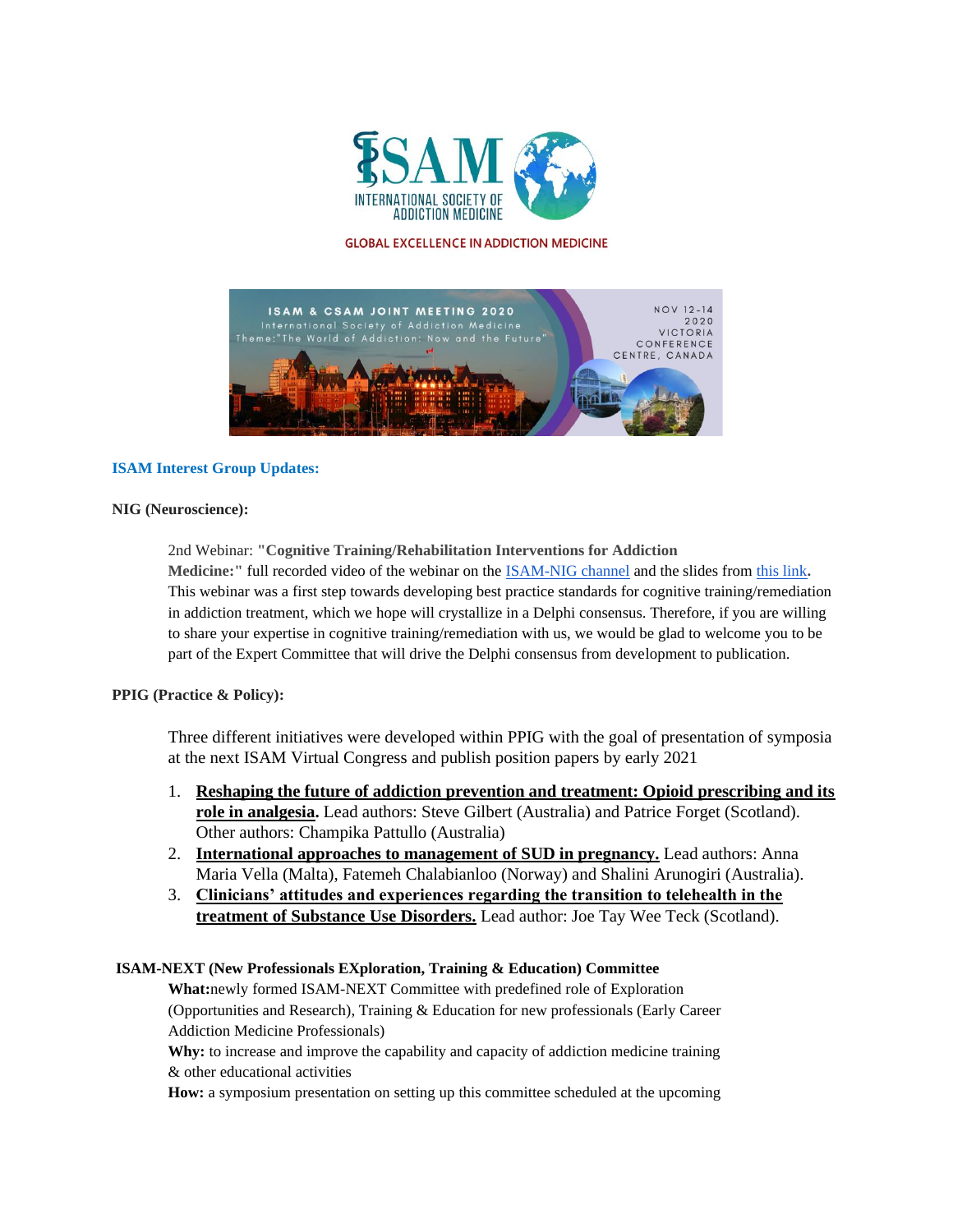ISAM-CSAM 2020 conference. ISAM members who are in their early stage of career are encourage to get connected and join the activities; contact: [isam.next@gmail.com](mailto:isam.next@gmail.com)

#### **AAAP Annual Meeting**

*AAAP is going virtual in 2020!* The AAAP Annual Meeting and Scientific Symposium provides the latest scientific developments in Addiction Psychiatry for physicians and health professionals who treat patients with substance use disorders and mental disorders. The experience of attending [AAAP's](https://smex12-5-en-ctp.trendmicro.com/wis/clicktime/v1/query?url=https%3a%2f%2fwww.aaap.org%2fannual%2dmeeting%2f&umid=6aa7036a-bb97-46ef-9ee8-221897f033dc&auth=92832370a92c0cff5ff7e7d2be25089679458981-031272eba6162907cbce21d0ff09747d020d7ae1) annual meetings facilitates the research careers of these physicians. Join AAAP at their Annual Meeting and Scientific Symposium *virtually* in December 2020!

# *Editorial: Trust, telehealth and addiction treatment during the pandemic When Pandemic Meets Epidemic: Utility of Urine Drug Screens and Monitoring During COVID-19?* **Jan Klimas, Jenna Butner**

Believe it, or not, trust is something that has been emphasized in addiction treatment for many years. One can hardly argue that it has become one of the common themes in the life stories of most people in recovery from substance use disorders. But how does telemedicine impact trust during the pandemic?

In this editorial, we reflect on trust in relationships and telehealth drawing upon two main findings of our recent *research* (Dr Klimas) *published in the journal [Adiktologie](https://adiktologie-journal.eu/) and in the [Canadian Journal of Addiction,](https://csam-smca.org/canadian-journal-of-addiction/)* as well as observations from clinical practice (Dr Butner).

Trust is key for building or restoring relationships of all people. No matter if they have drug problems or not. In this way, our research confirmed what common sense tells us without any special knowledge of research. Reprioritisation of relationships during treatment was facilitated by the experience of help, support and restoration of trust between provider and patient.

This research has further deepened our understanding of how people who use drugs operate in relationships. Some readers may not like this, but they may be less different to 'us' than we thought. Drug-related barriers prevent them from engaging in the usual social contacts, such as keeping in touch with non-drug-using friends, visiting parents, etc. Our research highlights that they disengaged from these activities because they had different priorities, which were not compatible with their new lifestyle.

The question that remains to be answered by future research is what would happen if the barriers of engaging in culturally-acceptable social activities were removed? Would 'they' be more like 'us'? A growing body of evidence to answer this question comes from experiences with opioid agonist treatment (OAT). People receiving OAT (buprenorphine or methadone) lead more stable lives, commit less crime and have better chances of being employed than people without these medications.

**Do more drug tests improve addiction treatment?** Frequent UDS tests in OAT treatment have become a common practice, and even mandated in some programs, despite proven benefits of such testing. The ongoing pandemic hampers routine usage of urine drug tests. Dr. Butner's experience in New York City, specifically for opioid and alcohol use disorders has rapidly changed in a short period of time. She relates, "the inability at this time to utilize UDS reinforces an inherent trust between provider and patient. Patients have been more forthcoming and have reported an increased level of comfort in the visit itself." When do tests become the end instead of the means to health and wellness? A recent [blog](https://janklimas.com/2019/01/01/drug-tests-addiction-treatment/) looks at the scientific evidence (or the lack of it) for frequent drug testing in